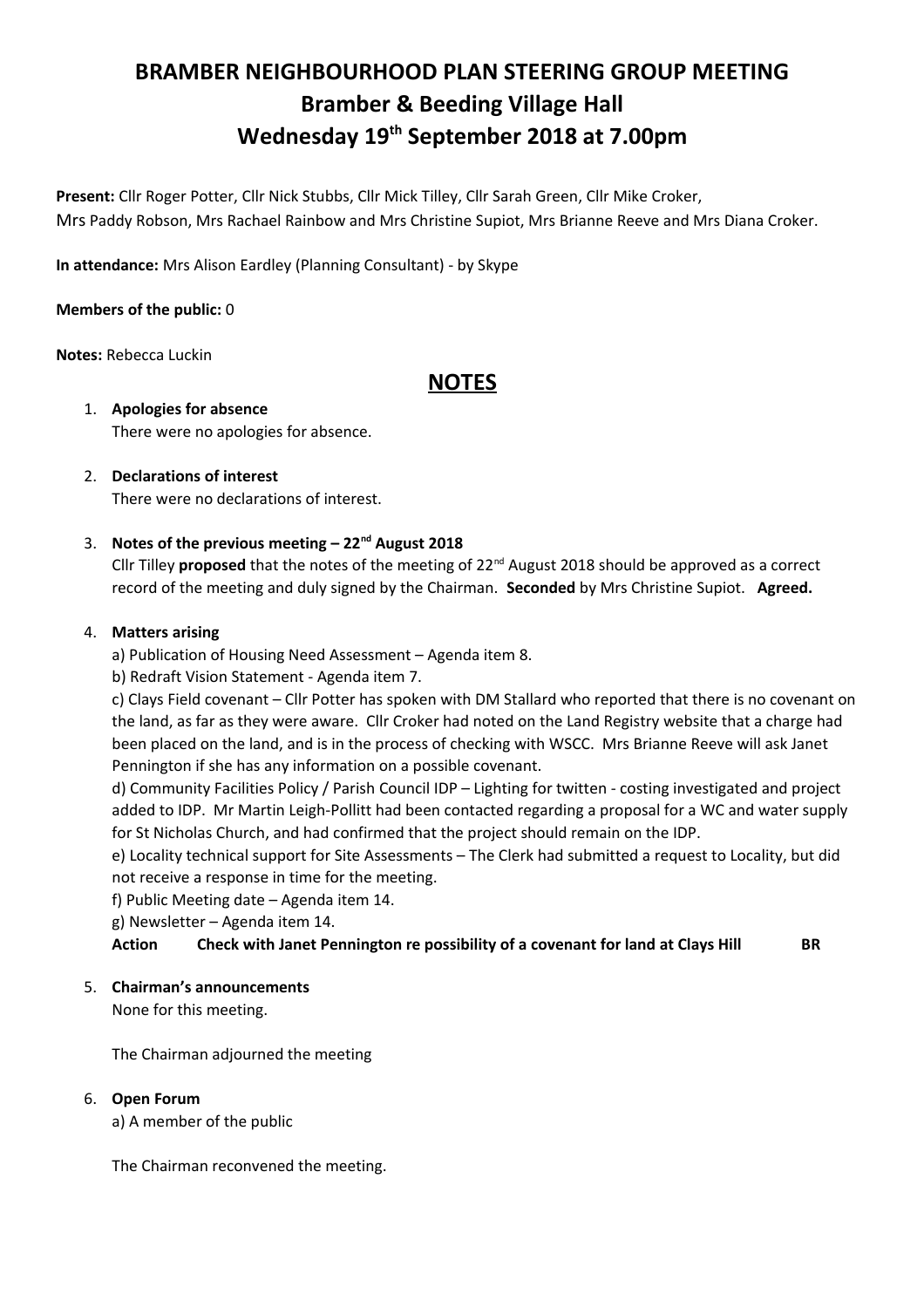# 7. **Vision Statement**

a) Steering Group Members to consider and agree Vision Statement, prior to publication - Cllr Mike Croker and Consultant Alison Eardley had provided amendments to the draft document. Subject to Objective 1 being separated into two objectives, Mrs Paddy Robson **proposed** that the Vision Statement be approved. **Seconded** by Mrs Rachael Rainbow. **Agreed.**

**Action Amend Vision Statement, as agreed, and re-circulate AE**

# 8. **AECOM draft Housing Need Assessment (HNA)**

a) Steering Group Members to approve HNA, prior to publication on website - Cllr Stubbs **proposed** that the Housing Need Assessment be accepted. **Seconded** by Mrs Paddy Robson. **Agreed.**

# **Action Draft text explaining that the housing number is an unconstrained number Clerk Action Upload to website Cllr Tilley**

# 9. **Focus Group updates, including policies**

a) Housing & Development – Draft housing policies had been circulated to the Steering Group. Mrs Paddy Robson provided a report which is attached as an appendix to these notes.

b) Environment & Countryside – Cllr Tilley reported that the Focus Group had begun looking at policies and that one member had left the Group. The group will refer to new proposals by Chris Packham regarding the management of countryside and wildlife. Protection for the garden of St Mary's House will be considered. **Action Provide information on policy areas and text AE**

c) Tourism, Commerce & Heritage – Mrs Rachael Rainbow reported that the Business Survey has been drafted and local businesses and heritage organisations identified. The group will meet to discuss circulation and publication of the business survey. Following results of the survey, policies will be drafted.

d) Transport (Highways & PROWs) – Cllr Croker reported that a list of policies had been drafted, with reference to HDC and SDNPA Policies.

# **Action Liaise regarding Transport policies AE / Cllr Croker**

# 10. **Community Facilities Policy**

a) Committee members noted that the Bramber Parish Council Infrastructure Delivery Plan (IDP) has been sent to HDC (copy circulated prior to meeting).

# **Action Place copy in Dropbox RL**

# 11. **Neighbourhood Plan Finance**

a) Finance update, income to date - £9,000, expenditure to date - £459.70 +VAT, balance = £8,540.30, although Planning Consultant invoices are due shortly and the public event will incur some costs.

# 12. **Call for Sites process**

a) Progress update – an initial assessment of sites had been undertaken. Landowners / agents had been asked to provide further information on their proposed sites for consideration.

b) Agree next actions – Public presentation event.

# 13. **Site Assessment**

a) Initial site assessments had been drafted, with copies sent to the HDC Neighbourhood Plan Officer.

# 14. **Publicity / Community Engagement**

a) Steering Group Members to agree arrangements for Public Presentation Event - A drop-in event will be